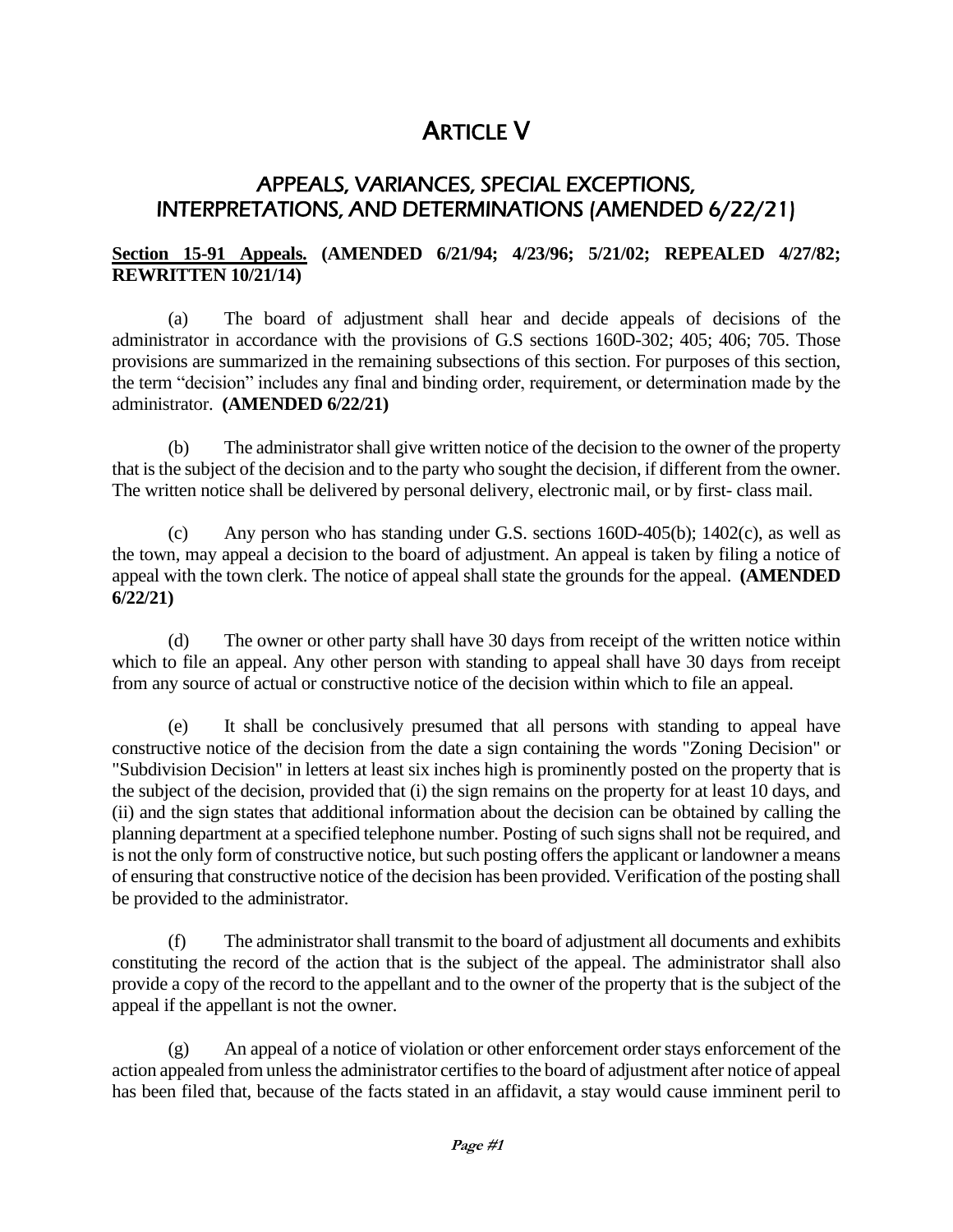life or property, or because the violation is transitory in nature, a stay would seriously interfere with enforcement of the ordinance. In that case, enforcement proceedings shall not be stayed except by a restraining order, which may be granted by a court. If enforcement proceedings are not stayed, the appellant may file with the administrator a request for an expedited hearing of the appeal, and the board of adjustment shall meet to hear the appeal within 15 days after such a request is filed. Notwithstanding the foregoing, appeals of decisions granting a permit or otherwise affirming that a proposed use of property is consistent with the ordinance shall not stay the further review of an application for permits or permissions to use such property; in these situations the appellant may request and the board may grant a stay of a final decision of permit applications or building permits affected by the issue being appealed.

(h) Subject to the provisions of subdivision (g) of this section, the board of adjustment shall hear and decide the appeal within a reasonable time.

(i) The administrator shall be present at the hearing as a witness. The appellant shall not be limited at the hearing to matters stated in the notice of appeal. If any party or the town would be unduly prejudiced by the presentation of matters not presented in the notice of appeal, the board shall continue the hearing. The board of adjustment may reverse or affirm, wholly or partly, or may modify the decision appealed from and shall make any order, requirement, decision, or determination that ought to be made. The board shall have all the powers of the administrator.

(j) The parties to an appeal that has been made under this section may agree to mediation or other forms of alternative dispute resolution.

#### **Section 15-92 Variances. (AMENDED 11/10/81; 4/21/87; 12/05/89; 4/23/96; 10/24/06; 6/26/12; 10/21/14; REPEALED & AMENDED 3/24/09; REWRITTEN 10/26/10)**

(a) An application for a variance shall be submitted to the board of adjustment by filing a copy of the application with the administrator in the planning department. Applications shall be handled in the same manner as applications for special use permits-B in conformity with the provisions of Sections 15-48, 15-49, and 15-56.

(b) Subject to the remaining provisions of this section, when unnecessary hardships would result from carrying out the strict letter of this ordinance, the board of adjustment shall vary any of the provisions of the ordinance upon a showing of all of the following:

- (1) Unnecessary hardship would result from the strict application of this ordinance. It shall not be necessary to demonstrate that, in the absence of the variance, no reasonable use can be made of the property.
- (2) The hardship results from conditions that are peculiar to the property, such as location, size, or topography. Hardships resulting from personal circumstances, as well as hardships resulting from conditions that are common to the neighborhood or the general public, may not be the basis for granting a variance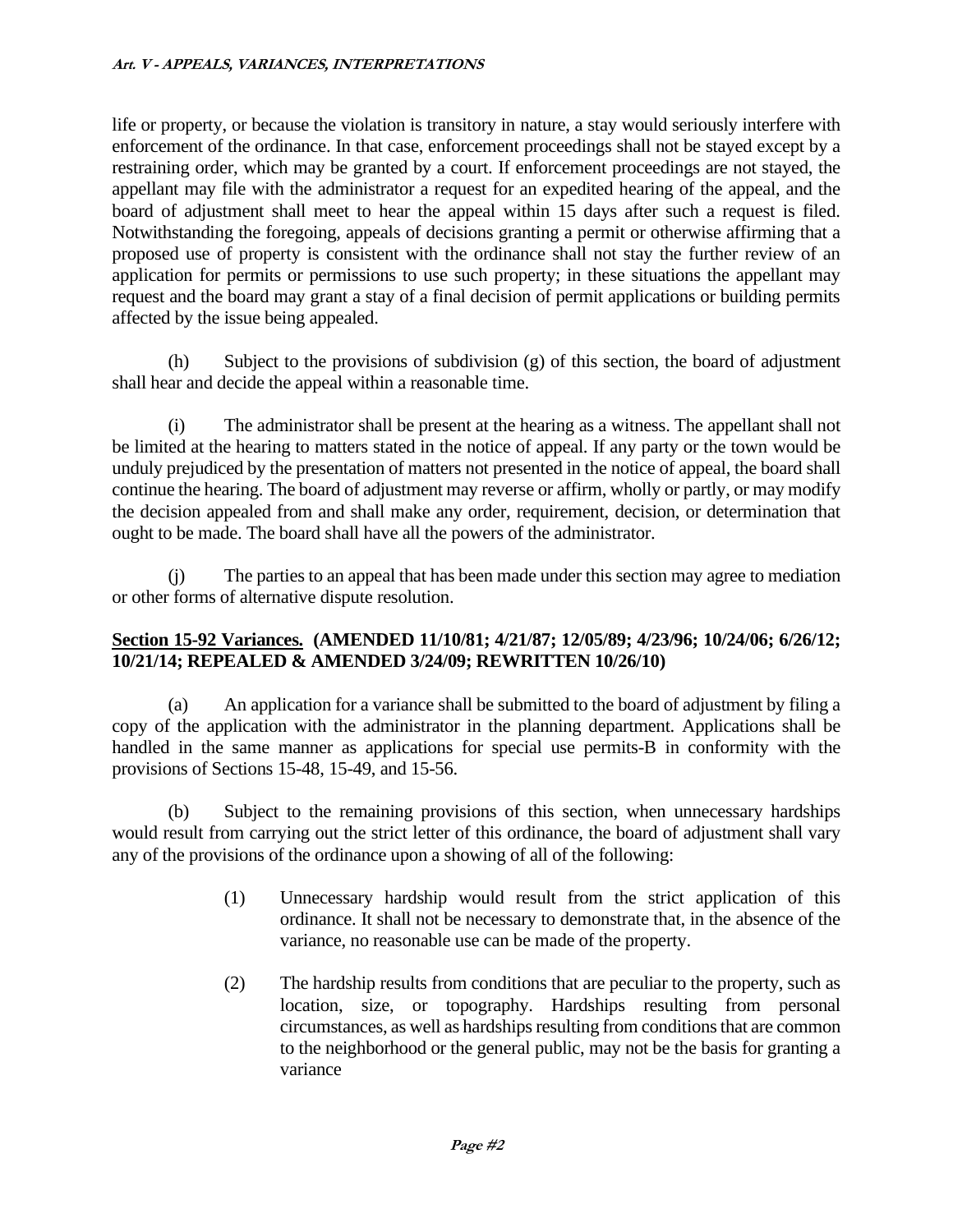- (3) The hardship did not result from actions taken by the applicant or the property owner. The act of purchasing property with knowledge that circumstances exist that may justify the granting of a variance shall not be regarded as a selfcreated hardship
- (4) The requested variance is consistent with the spirit, purpose, and intent of the ordinance, such that public safety is secured, and substantial justice is achieved.
- (c) No change in permitted uses may be authorized by variance.

(d) Appropriate conditions may be imposed on any variance, provided the conditions are reasonably related to the variance.

(e) A variance may be issued for an indefinite duration or for a specified duration only.

(f) In determining whether a variance should be granted from any of the provisions of Article XVI, Part I, the board of adjustment shall consider the following factors, each of which shall be addressed in a written report that accompanies the application.

- (1) The danger that materials may be swept onto other lands to the injury of others;
- (2) The danger to life and property due to flooding or erosion damage;
- (3) The susceptibility of the proposed facility and its contents to flood damage and the effect of such damage on the individual owner;
- (4) The importance of the services provided by the proposed facility to the community;
- (5) The availability of alternative locations, not subject to flooding or erosion damage, for the proposed use;
- (6) The compatibility of the proposed use with existing and anticipated development;
- (7) The relationship of the proposed use to the comprehensive plan and floodplain management program for that area;
- (8) The safety of access to the property in times of flood for ordinary and emergency vehicles;
- (9) The expected heights, velocity, duration, rate of rise, and sediment transport of the floodwaters expected at the site; and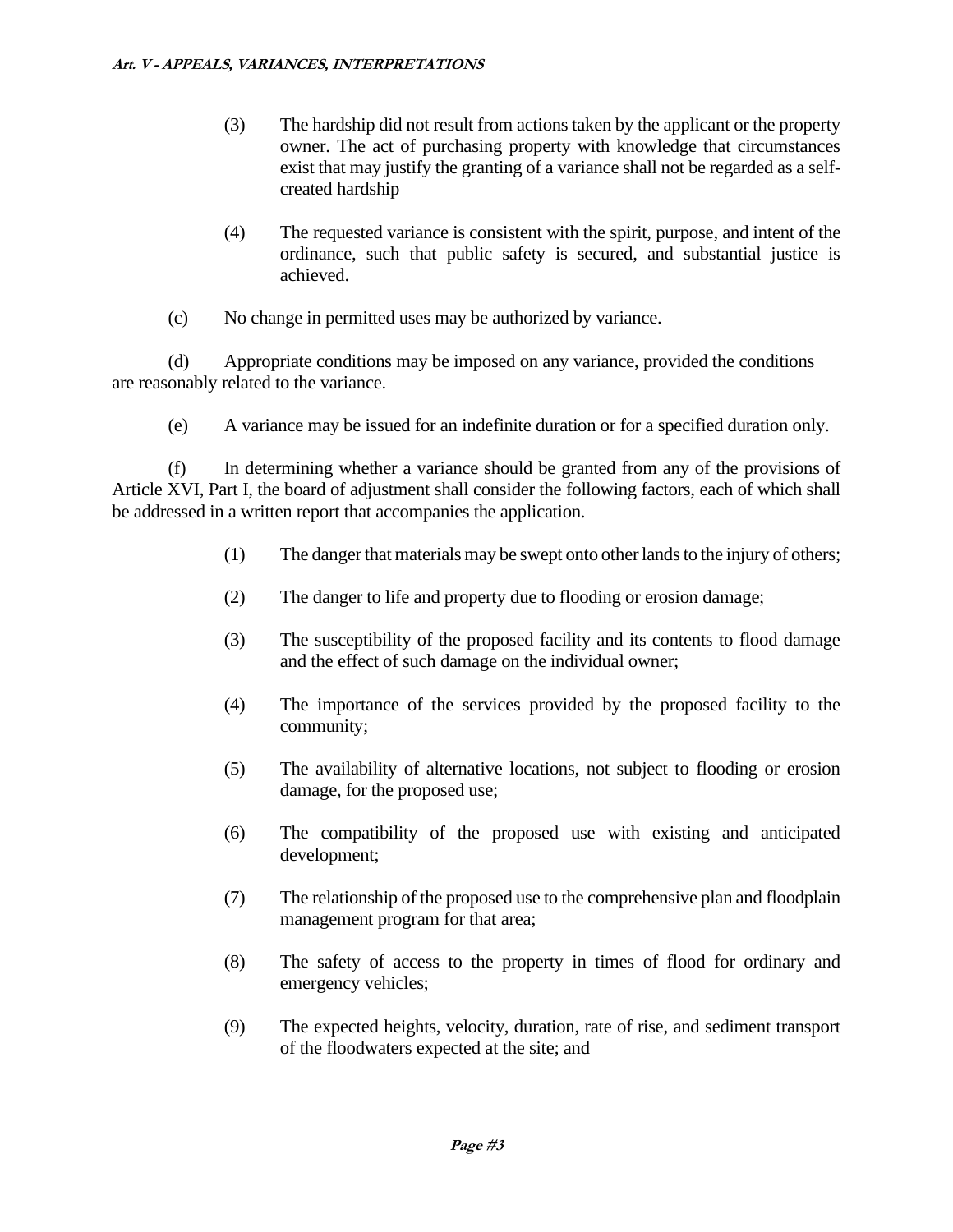(10) The costs of providing governmental services during and after flood conditions including maintenance and repair of public utilities and facilities such as sewer, gas, electrical and water systems, and streets and bridges.

(g) Any applicant to whom a variance is granted from the provisions of Article XVI, Part I, shall be given written notice specifying the difference between the Base Flood Elevation (BFE) and the elevation to which the structure is to be built and that such construction below the BFE increases risks to life and property, and that the issuance of a variance to construct a structure below the BFE will result in increased premium rates for flood insurance up to \$25 per \$100 of insurance coverage. Such notification shall be maintained with a record of all variance actions, including justification for their issuance.

(h) With respect to the provisions of Article XVI, Part I, the administrator shall maintain the records of all appeal actions and report any variances to the Federal Emergency Management Agency and the State of North Carolina upon request.

(i) With respect to the provisions of Article XVI

Part I:

- (1) Variances shall not be issued when the variance will make the structure in violation of other Federal, State, or local laws, regulations, or ordinances
- (2) Variances shall not be issued within any designated floodway or nonencroachment area if the variance would result in any increase in flood levels during the base flood discharge
- (3) Variances shall only be issued upon a determination that the variance is the minimum necessary, considering the flood hazard, to afford relief
- (4) Variances shall only be issued prior to development permit approval
- (5) The Town shall notify the Secretary of the North Carolina Department of Crime Control and Public Safety that a variance has been requested at least 30 days prior to consideration of the application by the board of adjustment

(j) If the board votes to grant a major variance from any of the provisions of Section 15- 266, dealing with requirements peculiar to areas within the University Lake Watershed or Jordan Lake Watershed Protection District, the administrator shall forthwith prepare and send to the Environmental Management Commission a record of the proceedings before the board. The variance shall not be issued until it is approved by the EMC. For purposes of this subsection, a major variance is one that authorizes a relaxation of greater than 10% of any requirement set forth in Section 15-266.

(k) If the board votes to grant a major variance from any of the provisions of Part III (Water Quality Buffers) of Article XVI, the administrator shall forthwith prepare and send to the Environmental Management Commission a record of the proceedings before the board. The variance shall not be issued until it is approved by the EMC. For purposes of this subsection, a major variance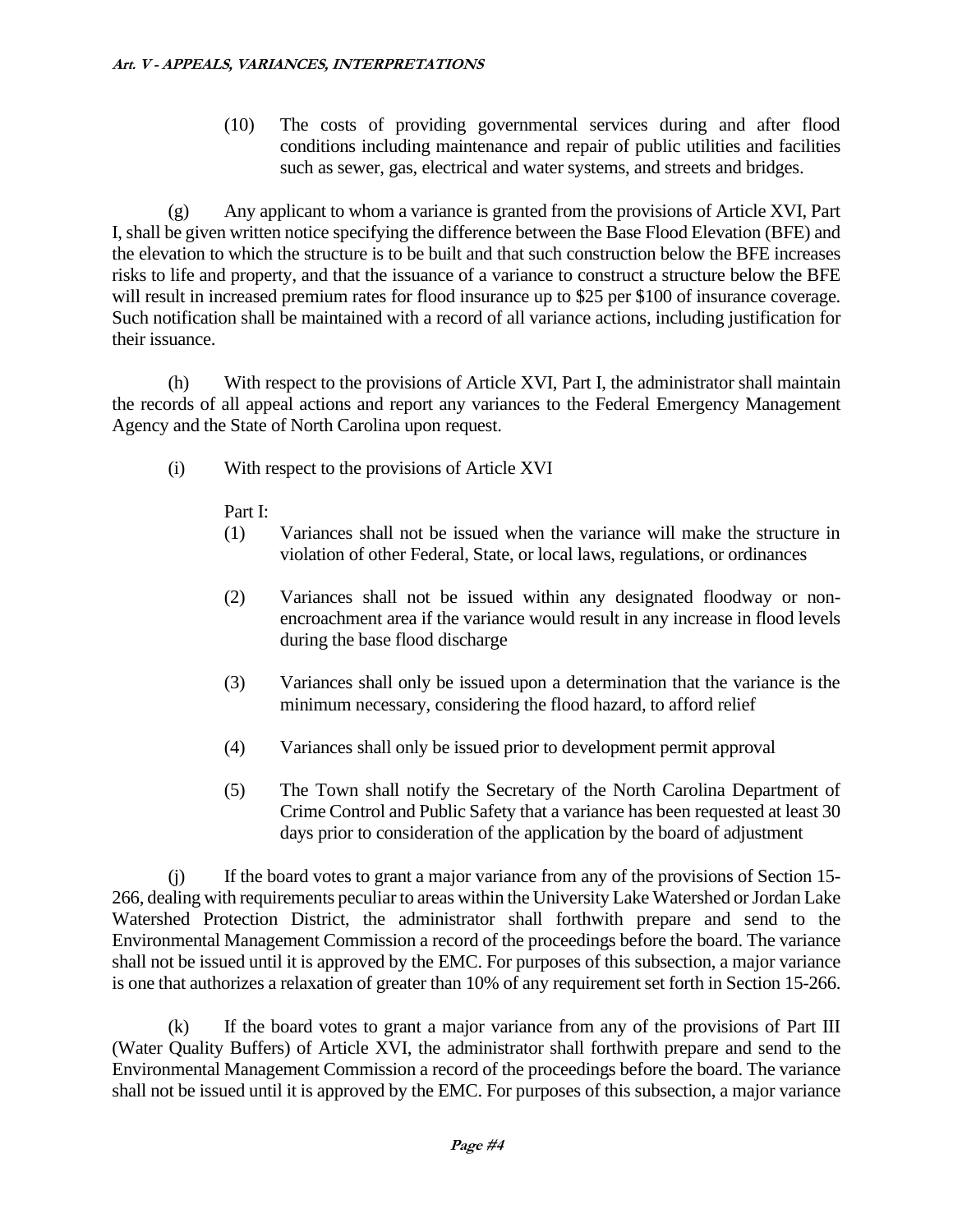is one that pertains to prohibited activities that will impact that portion of Zone One of the riparian buffers that lies within 30 feet of the surface waters subject to buffer requirements of the Jordan Reservoir.

(l) The administrator shall keep a record of all variances granted during any calendar year from the provisions of Sections 15-266 or Part III of Article XVI and shall submit the record of such variances on or before January 1 of the following year to the Division of Water Quality. The record shall contain a description of each project receiving a variance and the reason for granting the variance.

(m) If the board votes to grant a major variance from the provisions of Section 15-263, the board shall then prepare a preliminary record of the hearing and submit it to the Environmental Management Commission for review and approval. If the Commission approves the major variance or approves with conditions or stipulations added, then the Commission shall prepare a Commission decision which authorizes the board to issue a final decision which would include any conditions or stipulations added by the Commission. If the Commission denies the major variance, then the Commission shall prepare a Commission decision to be sent to the board. The board shall prepare a final decision denying the major variance. For all proposed major and minor variances from the other local governments having jurisdiction within the Jordan Lake Watershed Area and any local governments using Jordan Lake as a water supply for consumption. Appeals from a board decision on a major or minor variance request are made on certiorari to the local Superior Court. Appeals from the Commission decision on a major variance request are made on judicial review to Superior Court. For purposes of this subsection, a major variance is one that authorizes a relaxation by more than five percent of any requirement set forth in Section 15-263.

# **Section 15-92.1 Special Exception Permits. (AMENDED 6/21/94)** [**PLEASE REFERENCE "APPENDIX H"**]

(a) An application for a special exception permit shall be submitted to the board of adjustment by filing a copy of the application with the administrator in the planning department.

(b) All of the provisions of this article applicable to the processing of variance applications shall also apply to special exception permit requests, except the provisions of Subsections 15-92(b) and 15-96(b) and (c).

(c) The board of adjustment may issue a special exception permit for the purposes and under the circumstances set forth in the remaining subsections of this section if it concludes, in addition to any other findings required below, that:

- (1) Issuance of the permit will not create a threat to the public health or safety; and
- (2) Issuance of the permit will not adversely affect the value of adjoining or neighboring properties. If the applicant presents a petition, signed by the owners of all properties entitled to receive notice of the hearing on the application pursuant to Section 15-102(2), and stating that such property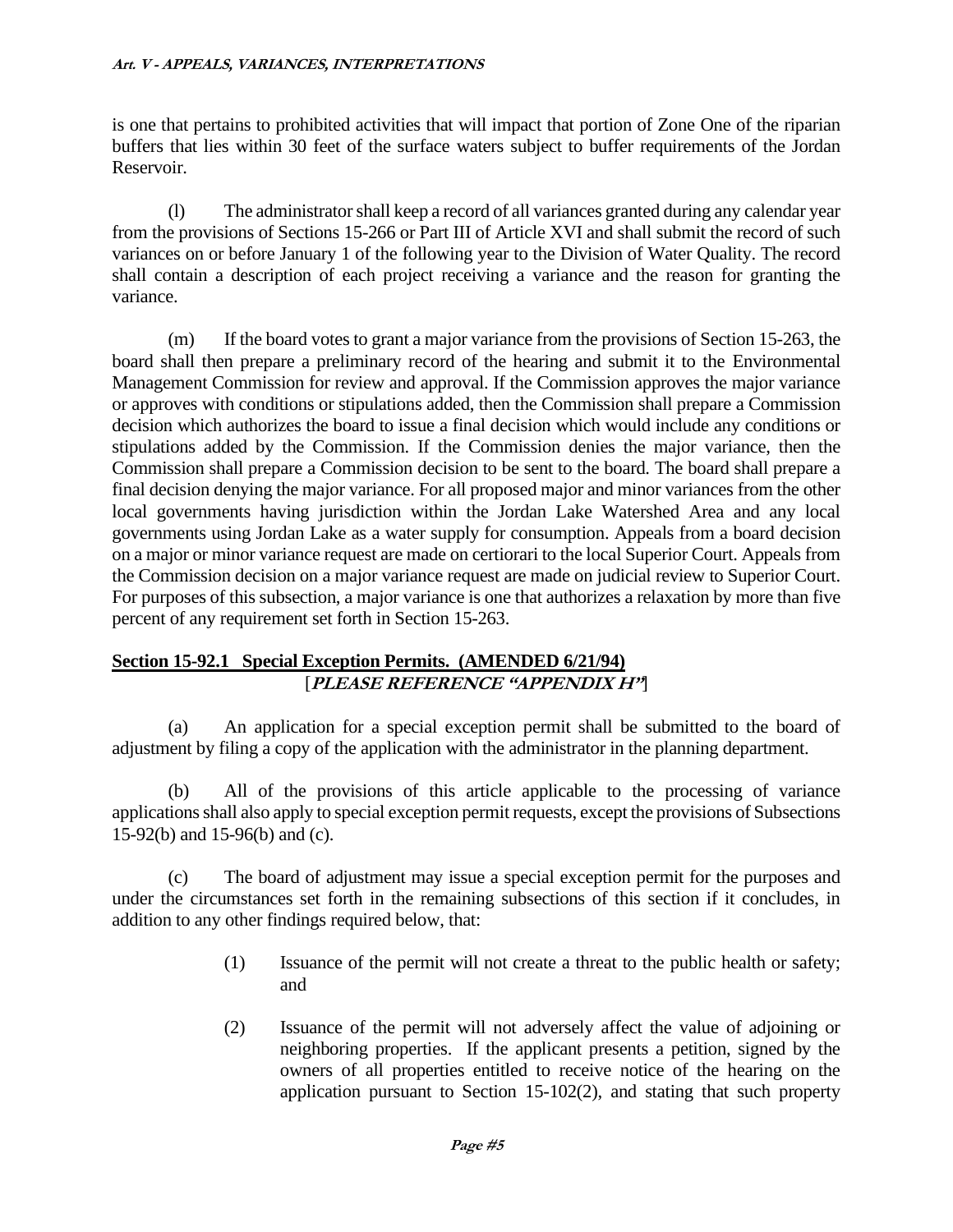owners believe their property values will not be adversely affected by the proposed use, this shall be sufficient evidence from which the board may (but shall not be required to) make the required finding. The board may also make the required finding based on other competent evidence.

(d) The board of adjustment may issue a special exception permit under this section to allow a reduction of up to 50% in the required distances that buildings must be set back from lot boundary lines under Subsection 15-184(a)(4), provided that:

- (1) The reduction may be permitted only for buildings on lots used for conforming residential purposes in residential districts, where (i) the building in question has existed for at least three years prior to the application for the special exception permit, or (ii) the lot is to be developed or redeveloped using the residential density bonus for affordable housing provided for elsewhere in this chapter at Section 15-184. **(Amended 5/14/02)**
- (2) In no case may the reduction allow a building to be located closer to a lot boundary line than a distance equal to one-half of the minimum building separation requirement established by the North Carolina State Building Code or allow the location of a building in such proximity to a pre-existing building as to violate the minimum building separation requirement of the North Carolina State Building Code;
- (3) Reductions may be allowed under this section only for setbacks from lot boundary lines, not setbacks from street right-of-way lines.

(e) The board of adjustment may issue a special exception permit to authorize a structure to encroach upon a setback required under Section 15-184 if it finds that:

- (1) The proposed encroachment results from an addition to or an extension of an existing structure that already is nonconforming with respect to the requirements of section 15-184; and
- (2) The proposed addition or extension will not encroach upon any required front, rear, or side yard to a greater extent than the existing structure on that lot.

# **Section 15-93 Interpretations. (REWRITTEN 10/21/14)**

(a) The administrator is authorized to interpret the official zoning map and to pass upon disputed questions of district boundary lines and similar questions.

(b) Where uncertainty exists as to the boundaries of districts as shown on the Official Zoning Map, the following rules shall apply: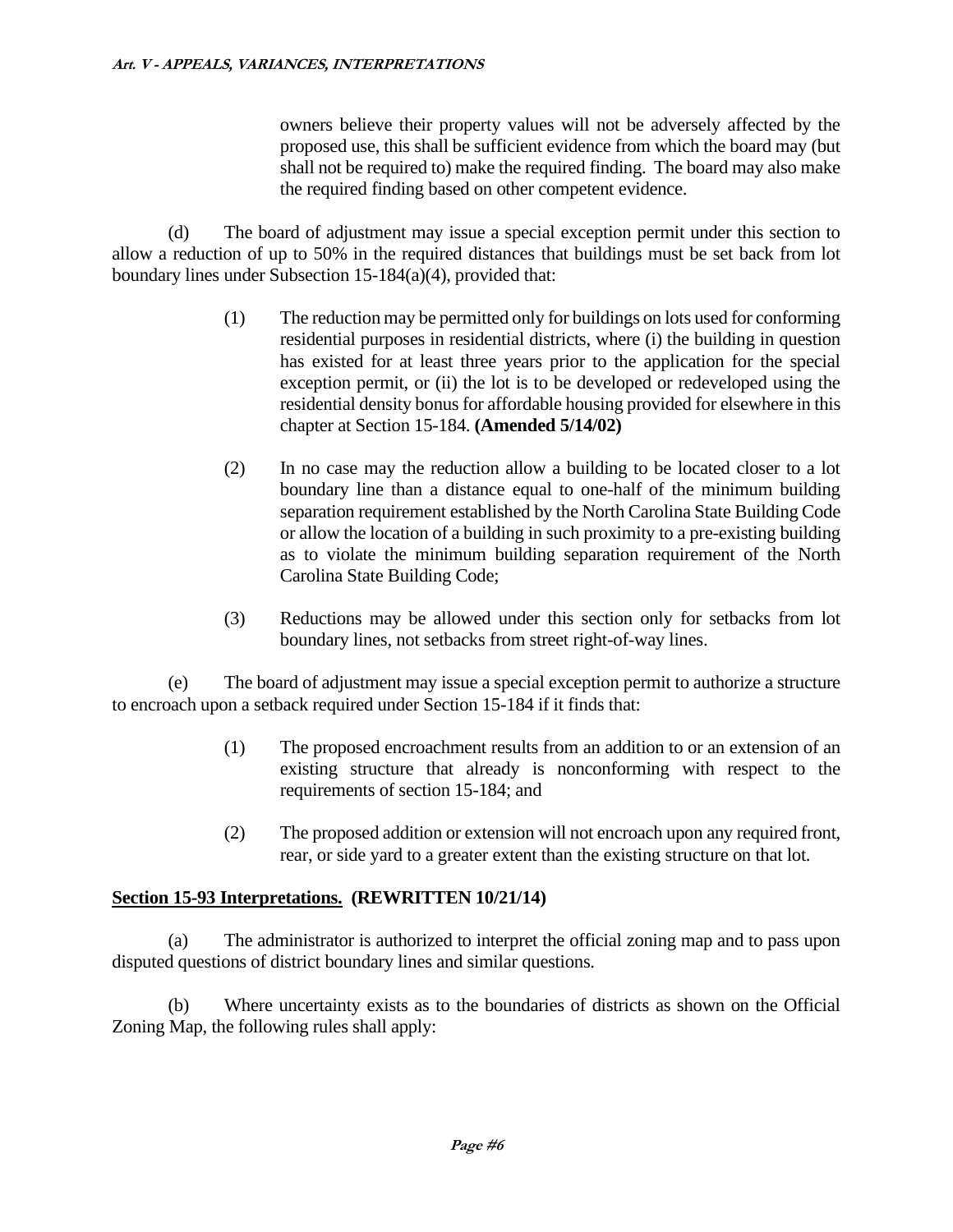- (1) Boundaries indicated as approximately following the centerlines of alleys, streets, highways, streams, or railroads shall be construed to follow such centerlines;
- (2) Boundaries indicated as approximately following lot lines, city limits, or extraterritorial boundary lines shall be construed as following such lines, limits or boundaries;
- (3) Boundaries indicated as following shorelines shall be construed to follow such shorelines, and in the event of change in the shoreline shall be construed as following such shorelines;
- (4) Where a district boundary divides a lot or where distances are not specifically indicated on the Official Zoning Map, the boundary shall be determined by measurements, using the scale of the Official Zoning Map;
- (5) Where any street or alley is hereafter officially vacated or abandoned, the regulation applicable to each parcel of abutting property shall apply to that portion of such street or alley added thereto by virtue of such vacation or abandonment.

#### **Section 15-93.1 Determinations. (AMENDED 6/22/21)**

(a) The administrator is authorized to make determinations, a written, final, and binding order, requirement, or determination regarding an administrative decision. This includes any interpretation of the requirements of this chapter, affirmation of nonconforming status, notice of violation or other binding order concerning development regulations.

- (1) When making a determination, the administrator shall give written notice of the decision to the owner of the property that is the subject of the decision and to the party who sought the decision, if different from the owner.
- (2) It is conclusively presumed that all persons with standing to appeal have constructive notice of the determination from the date a sign providing notice that a determination has been made is prominently posted on the property that is the subject of the determination, provided the sign remains on the property for at least 10 days. The sign shall contain the words "Zoning Decision" or "Subdivision Decision" or similar language for other determinations in letters at least 6 inches high and shall identify the means to contact a local government staff member for information about the determination. Posting of signs is not the only form of constructive notice. Any such posting is the responsibility of the landowner, applicant, or person who sought the determination. Verification of the posting shall be provided to the staff member responsible for the determination. Absent an ordinance provision to the contrary, posting of signs shall not be required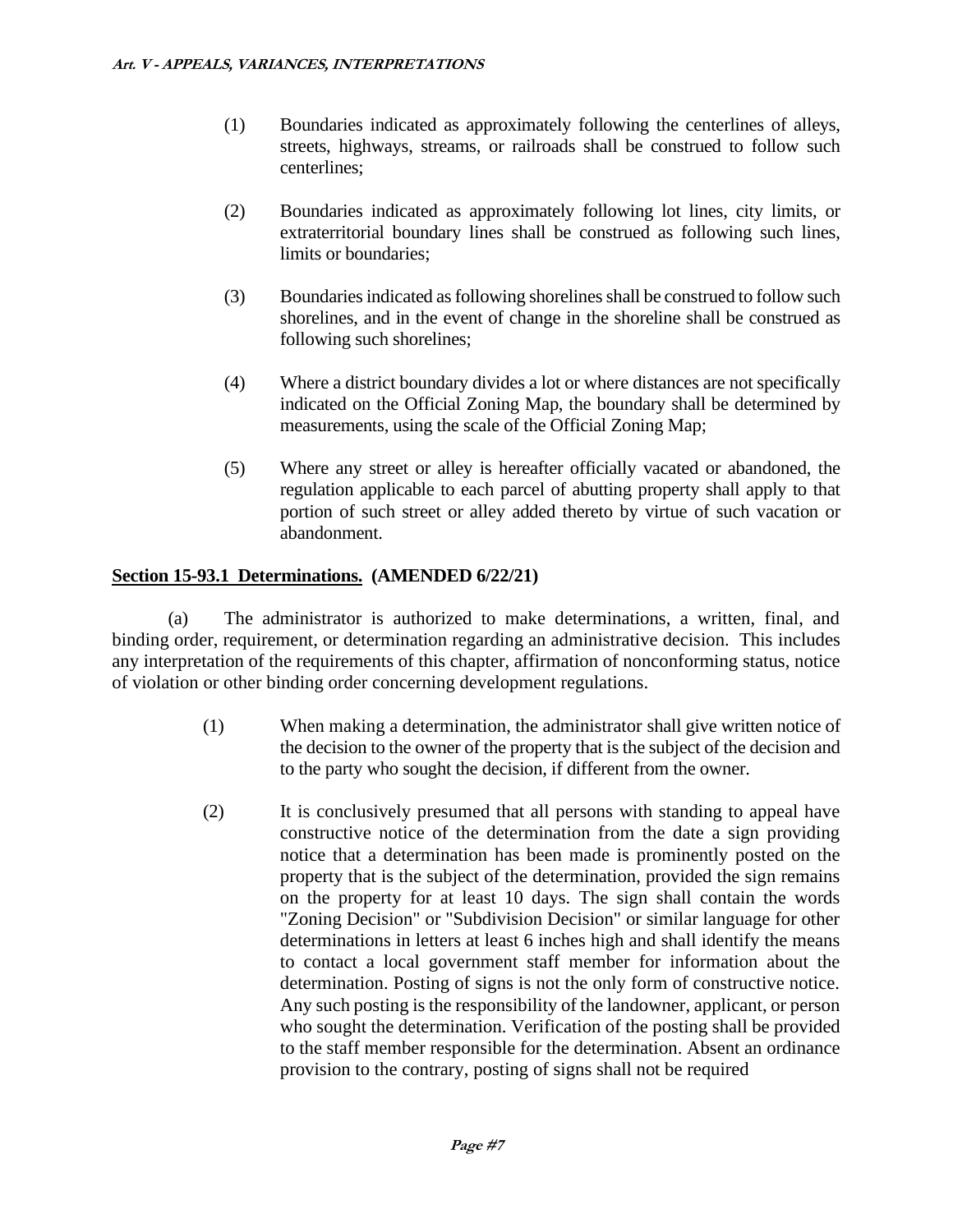(b) Determinations may be appealed to the board of adjustment in accordance with Section 15-91.

#### **Section 15-94 Requests To Be Heard Expeditiously.**

As provided in Section 15-66, the board of adjustment shall hear and decide all appeals, variance requests, and requests for interpretations as expeditiously as possible, consistent with the need to follow regularly established agenda procedures, provide notice in accordance with Article VI, and obtain the necessary information to make sound decisions.

#### **Section 15-95 Burden of Proof in Appeals, Variances, and Special Exceptions. (AMENDED 6/21/94; REPEALED 10/21/14)**

#### **Section 15-96 Board Action on Appeals, Variances, and Special Exceptions. (AMENDED 4/27/82; 6/21/94; 10/21/14)**

(a) With respect to appeals, a motion to reverse, affirm, or modify the order, requirement, decision, or determination appealed from shall include, insofar as practicable, a statement of the specific reasons or findings that support that motion. If a motion to reverse or modify is not made or fails to receive the four-fifths vote necessary for adoption of a variance (see Section 15-32), then a motion to uphold the decision appealed from shall be in order. Insofar as practicable, this motion shall include a statement of the findings, or reasons that support it. This motion is adopted as the board's decision if supported by at least two members. **(AMENDED 6/22/21)**

(b) Before granting a variance, the board must take a separate vote and vote affirmatively (by a 4/5 majority--see Section 15-32) on each of the four required findings stated in Subsection 15- 92(b). Insofar as practicable, a motion to make an affirmative finding on each of the requirements set forth in Subsection 15-92(b) shall include a statement of the specific reasons for findings of fact supporting such motion.

(c) A motion to deny a variance may be made on the basis that any one or more of the four criteria set forth in Subsection 15-92(b) are not satisfied or that the application is incomplete. Insofar as practicable, such a motion shall include a statement of the specific reasons or findings of fact that support it. This motion is adopted as the board's decision if supported by at least two members.

(d) Before granting a special exception permit, the board shall vote affirmatively on each of the findings required under section 15-92.1. A motion to deny a special exception may be made on the basis that any one or more of the findings required by section 15-92.1 are not satisfied or that the application is incomplete. Insofar as practicable, such a motion shall include a statement of the specific reasons or findings of fact that support it.

### **Section 15-97 Reasonable Accommodations. (Amended 6/26/19)**

(a) The Town is authorized to grant reasonable accommodations under the Federal Fair